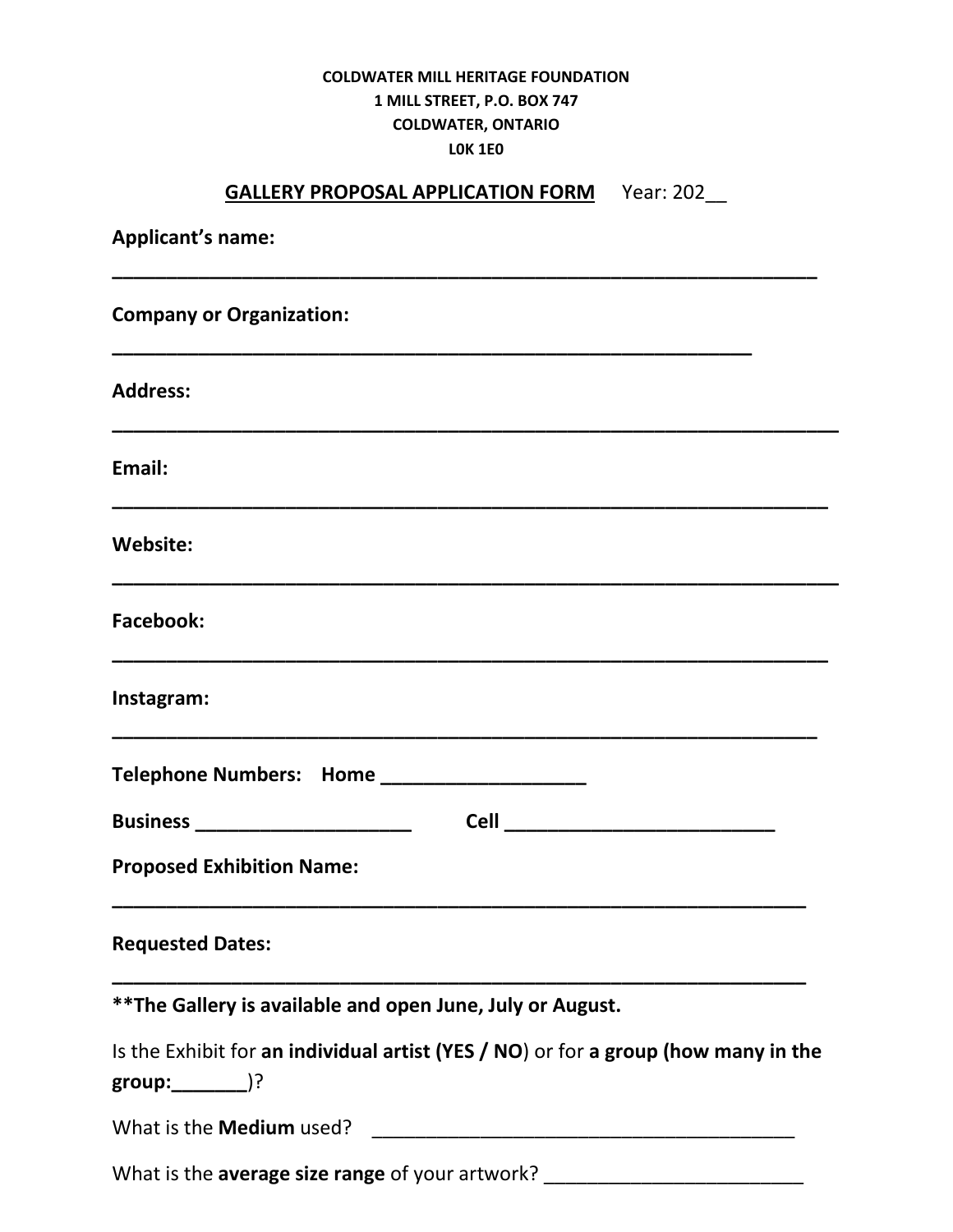*The Coldwater Mill is a registered not for profit organization and multipurpose museum and cultural centre with gallery space that welcomes applications from community groups and both emerging and professional artists in a variety of mediums. The term "community" refers to our local community of Coldwater, regional community of Simcoe, Ontario and beyond. Please note that every consideration will be given to your application.*

All applications are accepted by email (coldwatermill@gmail.com).

To be considered as an Individual Artist or for a Group Exhibit please:

1. Complete the attached **application form** to ensure that we have all your contact information for our database and email list.

2. Email us with **"Artist for Consideration" – (Your Name)** in the subject line OR

3. Email us with **"Exhibition Proposal: - (Name of Group Show)** in the subject line.

4. Email **3 sample .jpegs of recent artwork**. Include a corresponding **list with title, date of art work, medium, size and sample price for each piece of artwork.**

5. Provide a **brief description of the proposed exhibit, your curriculum vitae, web address or social media page and a brief artist statement**. It would assist us in the process if you can include why you believe your proposed idea will inspire visitors of all ages to make a personal and emotion connection to arts, culture and heritage.

*Thank you for your interest. If your proposed application is selected to be part of our gallery programme, you will be notified of the next step by Gwen Robison, chairperson or Kathleen Rodgers, Gallery Manager.*